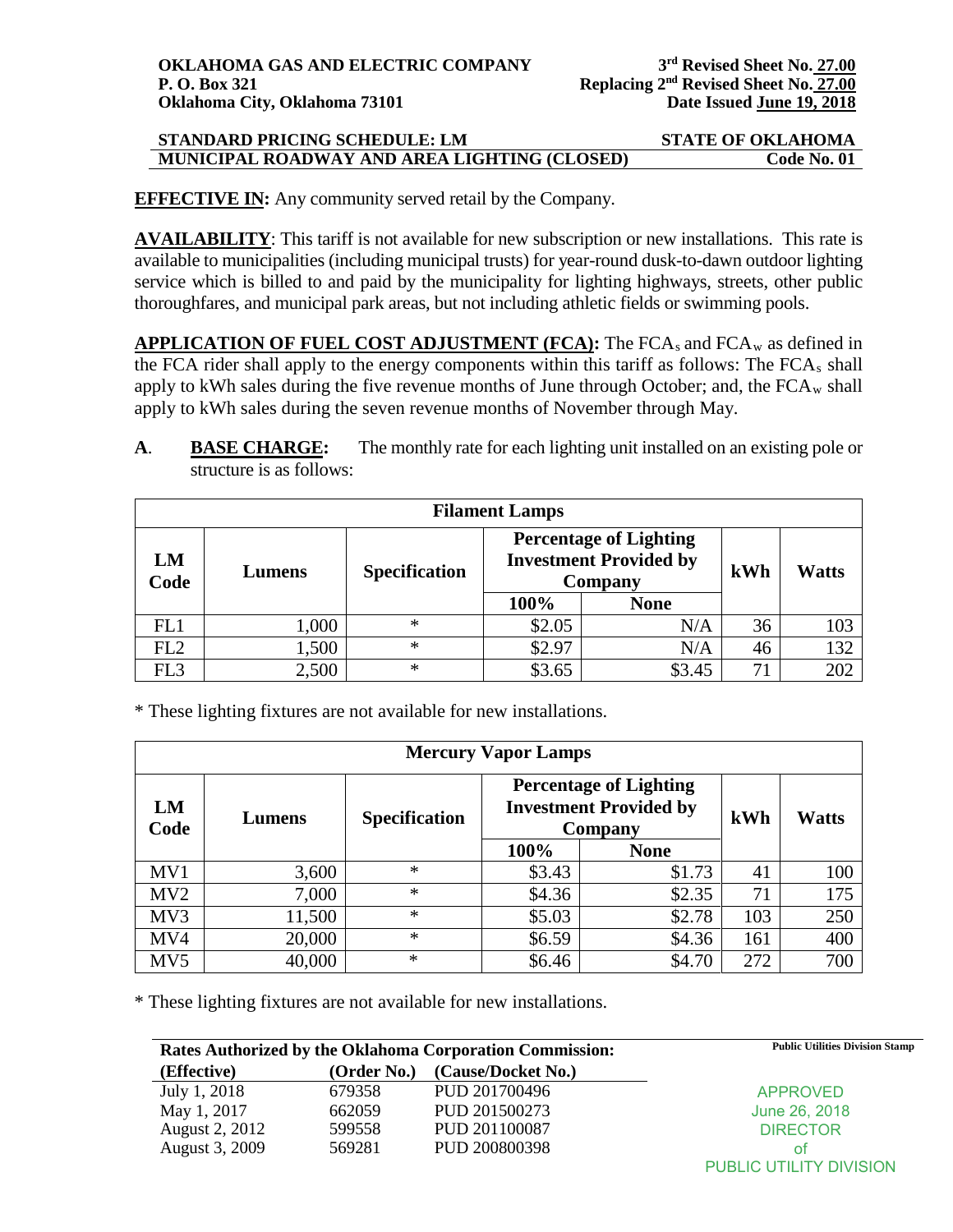**P. O. 27.01**<br>Replacing 2<sup>nd</sup> Revised Sheet No. 27.01<br>Date Issued June 19, 2018

### **STANDARD PRICING SCHEDULE: LM STATE OF OKLAHOMA MUNICIPAL ROADWAY AND AREA LIGHTING (CLOSED)**

| <b>High Pressure Sodium Lamps</b> |         |                      |                                                                           |             |     |              |
|-----------------------------------|---------|----------------------|---------------------------------------------------------------------------|-------------|-----|--------------|
| LM<br>Code                        | Lumens  | <b>Specification</b> | <b>Percentage of Lighting</b><br><b>Investment Provided by</b><br>Company |             | kWh | <b>Watts</b> |
|                                   |         |                      | 100%                                                                      | <b>None</b> |     |              |
| HPS1                              | 4,000   | $\ast$               | \$2.63                                                                    | \$1.97      | 21  | 50           |
| HPS <sub>2</sub>                  | 9,500   | Cobra                | \$4.06                                                                    | \$2.54      | 41  | 100          |
| HPS3                              | 15,500  | Cobra                | \$5.84                                                                    | \$3.02      | 71  | 150          |
| HPS4                              | 25,000  | Cobra                | \$7.70                                                                    | \$4.98      | 107 | 250          |
| HPS5                              | 25,000  | Directional          | \$6.41                                                                    | \$5.70      | 107 | 250          |
| HPS <sub>6</sub>                  | 37,000  | Cobra                | \$8.95                                                                    | \$5.46      | 135 | 310          |
| HPS7                              | 50,000  | Cobra                | \$9.17                                                                    | \$5.85      | 169 | 400          |
| HPS8                              | 50,000  | $**$                 | N/A                                                                       | \$8.53      | 169 | 400          |
| HPS9                              | 50,000  | Directional          | \$7.52                                                                    | \$7.43      | 169 | 400          |
| <b>HPS10</b>                      | 140,000 | Cobra                | \$18.28                                                                   | \$19.20     | 396 | 1,000        |
| HPS11                             | 140,000 | **                   | N/A                                                                       | \$20.16     | 396 | 1,000        |

\* These lighting fixtures are not available for new installations.

\*\*When installed on High Mast Lighting System.

| <b>Metal Halide Lamps</b> |         |                      |                                                                           |             |     |              |
|---------------------------|---------|----------------------|---------------------------------------------------------------------------|-------------|-----|--------------|
| LM<br>Code                | Lumens  | <b>Specification</b> | <b>Percentage of Lighting</b><br><b>Investment Provided by</b><br>Company |             | kWh | <b>Watts</b> |
|                           |         |                      | 100%                                                                      | <b>None</b> |     |              |
| MH <sub>1</sub>           | 14,000  | Cobra                | \$8.55                                                                    | \$4.60      | 71  | 175          |
| MH <sub>2</sub>           | 14,000  | Decorative           | \$11.61                                                                   | \$5.13      | 71  | 175          |
| MH <sub>3</sub>           | 14,000  | Directional          | \$7.12                                                                    | \$5.46      | 71  | 175          |
| MH <sub>4</sub>           | 21,000  | Cobra                | \$9.34                                                                    | \$6.28      | 105 | 250          |
| MH <sub>5</sub>           | 21,000  | Decorative           | \$16.01                                                                   | \$5.03      | 105 | 250          |
| MH <sub>6</sub>           | 36,000  | Cobra                | \$9.52                                                                    | \$7.81      | 158 | 400          |
| MH7                       | 36,000  | Directional          | \$7.39                                                                    | \$7.90      | 158 | 400          |
| MH <sub>8</sub>           | 100,000 | Cobra                | \$16.50                                                                   | \$16.95     | 394 | 1,000        |
| MH <sub>9</sub>           | 100,000 | $**$                 | N/A                                                                       | \$18.53     | 394 | 1,000        |
| <b>MH10</b>               | 100,000 | Directional          | \$13.93                                                                   | \$16.33     | 394 | 1,000        |

\*\*When installed on High Mast Lighting System.

|                |             | Rates Authorized by the Oklahoma Corporation Commission: | <b>Public Utilities Division Stamp</b> |
|----------------|-------------|----------------------------------------------------------|----------------------------------------|
| (Effective)    | (Order No.) | (Cause/Docket No.)                                       |                                        |
| July 1, 2018   | 679358      | PUD 201700496                                            | <b>APPROVED</b>                        |
| May 1, 2017    | 662059      | PUD 201500273                                            | June 26, 2018                          |
| August 2, 2012 | 599558      | PUD 201100087                                            | <b>DIRECTOR</b>                        |
| August 3, 2009 | 569281      | PUD 200800398                                            | Ωt                                     |
|                |             |                                                          | PUBLIC UTILITY DIVISION                |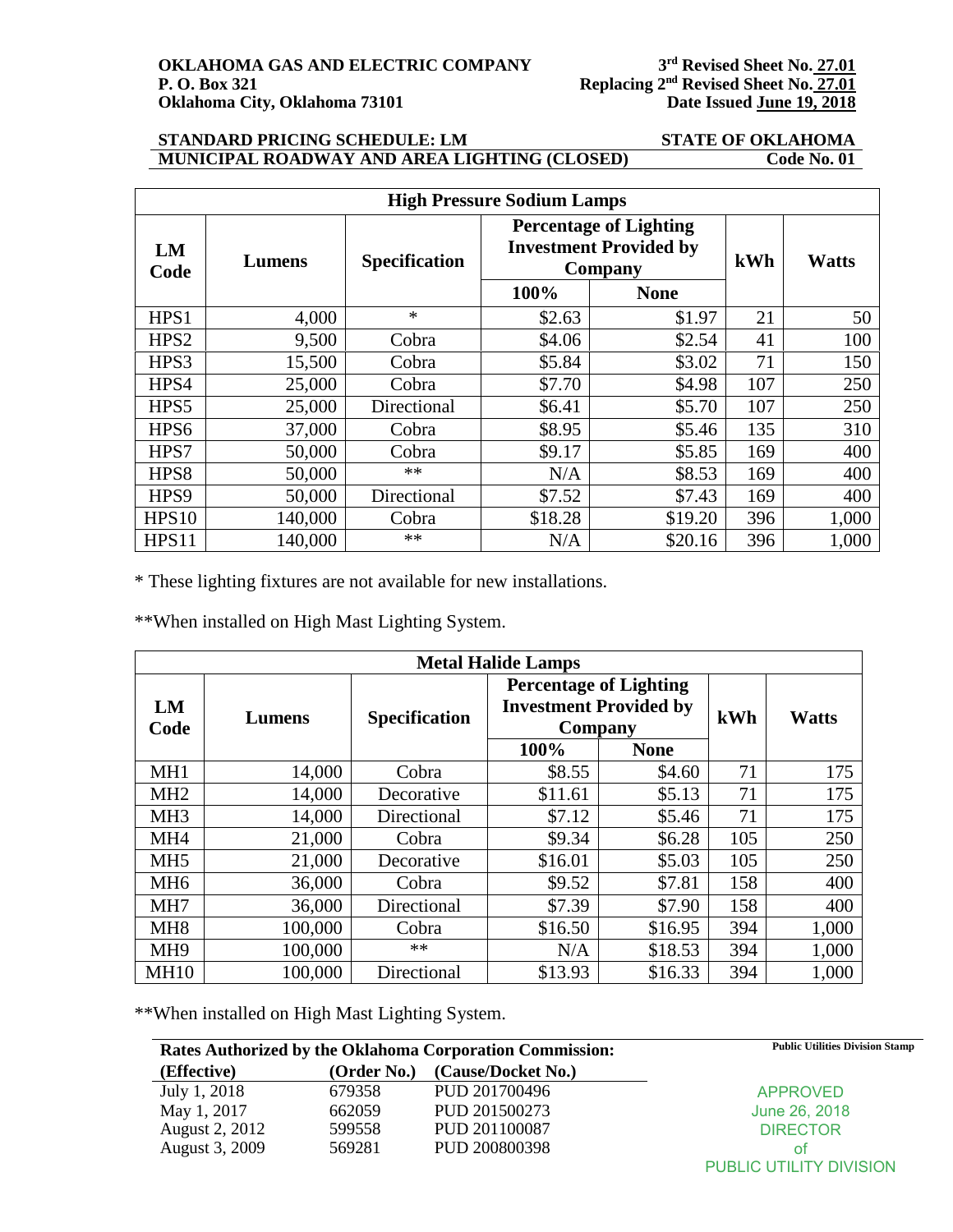| <b>Sign and Underpass Lighting Fixtures</b> |        |                      |                                                                              |             |     |              |
|---------------------------------------------|--------|----------------------|------------------------------------------------------------------------------|-------------|-----|--------------|
| LM<br>Code                                  | Lumens | <b>Specification</b> | Percentage of<br><b>Lighting</b><br><b>Investment Provided</b><br>by Company |             | kWh | <b>Watts</b> |
|                                             |        |                      | 100%                                                                         | <b>None</b> |     |              |
| SU <sub>1</sub>                             | 9,500  | High Pressure Sodium | \$5.03                                                                       | \$2.73      | 41  | 100          |
| SU <sub>2</sub>                             | 5,700  | Lumen Fluorescent*   | N/A                                                                          | \$2.35      | 48  | 125          |
| SU <sub>3</sub>                             | 12,900 | Lumen Fluorescent*   | N/A                                                                          | \$3.31      | 68  | 240          |
| SU <sub>4</sub>                             | 24,000 | Lumen Fluorescent*   | N/A                                                                          | \$6.09      | 127 | 400          |

\* These lighting fixtures are not available for new installations.

**B. ADDITIONAL CHARGES:** If an extension of the Company's secondary circuit and a new support pole for the lighting unit is required, the above monthly rate shall be increased as follows:

| <b>Poles</b>         |             |                                |                                                                       |             |  |
|----------------------|-------------|--------------------------------|-----------------------------------------------------------------------|-------------|--|
| LM<br>Length<br>Code |             | <b>Specification</b>           | <b>Percentage of Pole</b><br><b>Investment Provided by</b><br>Company |             |  |
|                      |             |                                | 100%                                                                  | <b>None</b> |  |
| P <sub>1</sub>       | 30'         | <b>Standard Wood Pole</b>      | \$5.92                                                                | \$0.91      |  |
| P <sub>2</sub>       | 35'         | <b>Standard Wood Pole</b>      | \$7.88                                                                | \$0.91      |  |
| P <sub>3</sub>       | 40'         | <b>Standard Wood Pole</b>      | \$8.68                                                                | \$1.25      |  |
| P4                   | 45'         | <b>Standard Wood Pole</b>      | \$9.74                                                                | \$1.63      |  |
| P <sub>5</sub>       | 50'         | <b>Standard Wood Pole</b>      | \$11.26                                                               | \$2.26      |  |
| P <sub>6</sub>       | $14' - 19'$ | Standard Pole, Other than Wood | \$9.12                                                                | \$1.54      |  |
| P7                   | $20' - 24'$ | Standard Pole, Other than Wood | \$10.10                                                               | \$1.63      |  |
| P <sub>8</sub>       | $25' - 27'$ | Standard Pole, Other than Wood | \$12.19                                                               | \$1.87      |  |
| P <sub>9</sub>       | $28' - 32'$ | Standard Pole, Other than Wood | \$15.30                                                               | \$2.26      |  |
| P <sub>10</sub>      | $33' - 37'$ | Standard Pole, Other than Wood | \$17.08                                                               | \$2.73      |  |
| P11                  | $38' - 42'$ | Standard Pole, Other than Wood | \$23.97                                                               | \$3.07      |  |
| P <sub>12</sub>      | $43' - 47'$ | Standard Pole, Other than Wood | \$23.97                                                               | \$3.50      |  |

|                |             | Rates Authorized by the Oklahoma Corporation Commission: | <b>Public Utilities Division Stamp</b> |
|----------------|-------------|----------------------------------------------------------|----------------------------------------|
| (Effective)    | (Order No.) | (Cause/Docket No.)                                       |                                        |
| July 1, 2018   | 679358      | PUD 201700496                                            | <b>APPROVED</b>                        |
| May 1, 2017    | 662059      | PUD 201500273                                            | June 26, 2018                          |
| August 2, 2012 | 599558      | PUD 201100087                                            | <b>DIRECTOR</b>                        |
| August 3, 2009 | 569281      | PUD 200800398                                            | ΩŤ                                     |
|                |             |                                                          | <b>PUBLIC UTILITY DIVISION</b>         |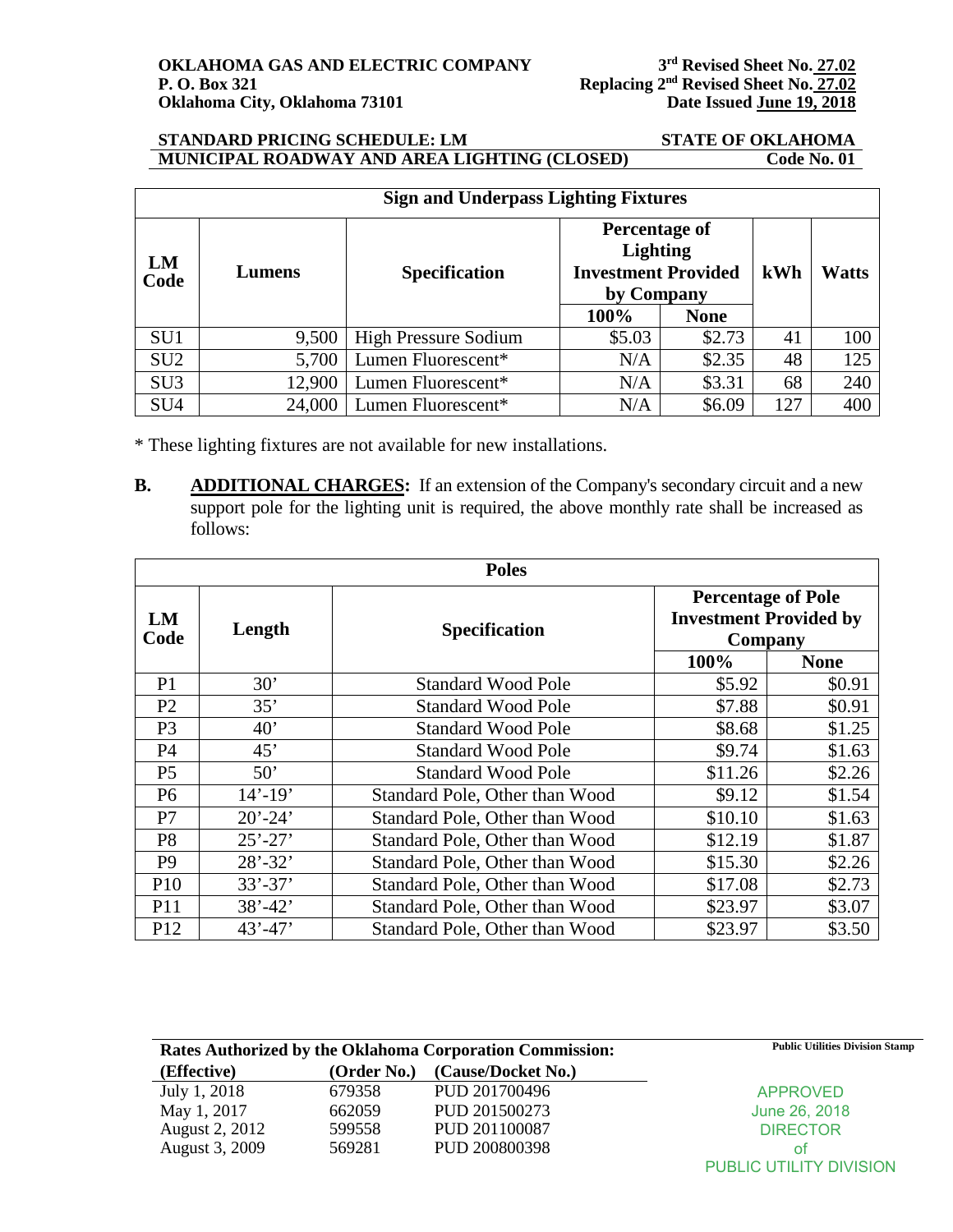| <b>Miscellaneous Facilities</b> |        |                               |                                                                       |             |  |
|---------------------------------|--------|-------------------------------|-----------------------------------------------------------------------|-------------|--|
| LM<br>Code                      | Length | <b>Specification</b>          | <b>Percentage of Pole</b><br><b>Investment Provided by</b><br>Company |             |  |
|                                 |        |                               | 100%                                                                  | <b>None</b> |  |
| MF1                             |        | <b>Break-away Base</b>        | \$4.32                                                                | \$0.34      |  |
| MF <sub>2</sub>                 | 80'    | Metal pole with lowering ring | N/A                                                                   |             |  |

Overhead wiring is considered a span of 150 feet or less.

| LM<br>Code | <b>Specification</b>                                                                                                                                                                                                                                                                                                                                                                                                                                                                               |
|------------|----------------------------------------------------------------------------------------------------------------------------------------------------------------------------------------------------------------------------------------------------------------------------------------------------------------------------------------------------------------------------------------------------------------------------------------------------------------------------------------------------|
| <b>UG</b>  | Underground wiring will be available at the above rate plus \$3.25 per month where the<br>amount of required buried cable does not exceed, on the average, 150 feet per pole. An<br>amount payable in advance and without right of refund shall be charged equal to the<br>average installed cost per foot of buried cable times the footage in excess of 150 feet per<br>pole.                                                                                                                    |
| <b>HSP</b> | If a hand-set pole is required due to the inaccessibility of the pole location, an additional<br>charge of \$369.00 will be required. This additional charge will only cover labor items,<br>not material.                                                                                                                                                                                                                                                                                         |
| <b>TR</b>  | If any additional trenching is required, due to the hand-set pole, the price will be \$3.00<br>per foot plus applicable material charges. These charges shall be paid to the Company in<br>advance of construction and without the right of refund. If the Company's portion of<br>investment in the lighting system for new installations is different from that specified<br>above, the rate for such service shall be the amount "G" as calculated in accordance with<br>the following formula: |
|            |                                                                                                                                                                                                                                                                                                                                                                                                                                                                                                    |

 $G = A - (D \times C)$ 

- Where:  $G =$  Adjusted monthly rate per unit.
	- $A =$  Amount of monthly rate per unit as set out above for 100 percent Company investment.
	- $D =$  Difference between monthly rate per unit for 100 percent Company investment and monthly rate per unit for no Company investment.
	- $C =$  Percentage of investment in the lighting system which Company does not provide.

|                |             | Rates Authorized by the Oklahoma Corporation Commission: | <b>Public Utilities Division Stamp</b> |
|----------------|-------------|----------------------------------------------------------|----------------------------------------|
| (Effective)    | (Order No.) | (Cause/Docket No.)                                       |                                        |
| July 1, 2018   | 679358      | PUD 201700496                                            | <b>APPROVED</b>                        |
| May 1, 2017    | 662059      | PUD 201500273                                            | June 26, 2018                          |
| August 2, 2012 | 599558      | PUD 201100087                                            | <b>DIRECTOR</b>                        |
| August 3, 2009 | 569281      | PUD 200800398                                            | οt                                     |
|                |             |                                                          | PUBLIC UTILITY DIVISION                |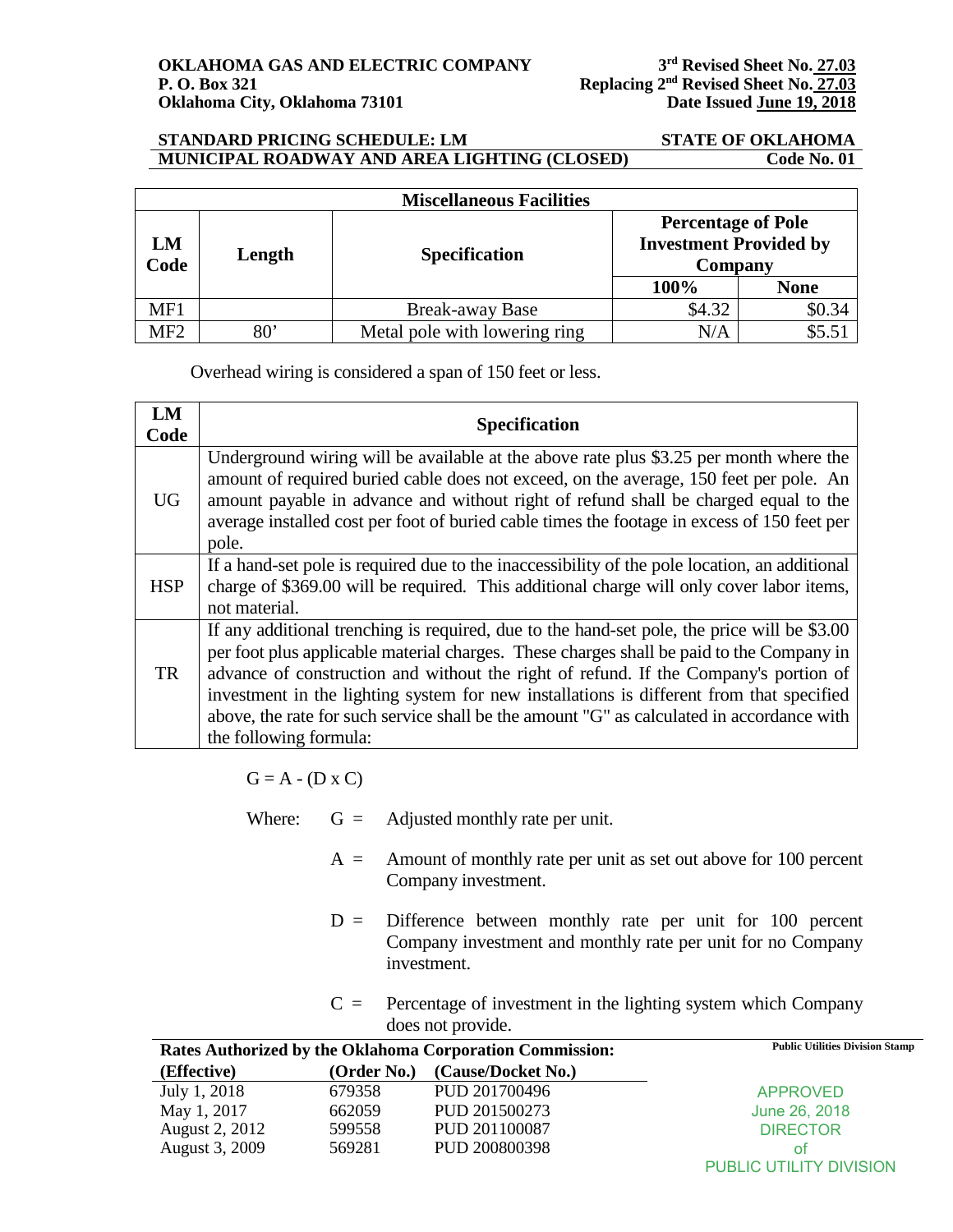**C. ORNAMENTAL TYPE LIGHTING FIXTURES:** The following standard ornamental or decorative types of lighting fixtures are offered by the Company to supply lighting for specific applications:

| <b>Ornamental Lighting</b> |        |                                                                                                         |                                                                           |             |     |              |
|----------------------------|--------|---------------------------------------------------------------------------------------------------------|---------------------------------------------------------------------------|-------------|-----|--------------|
| LM<br>Code                 | Lumens | <b>Specification</b>                                                                                    | <b>Percentage of Lighting</b><br><b>Investment Provided by</b><br>Company |             | kWh | <b>Watts</b> |
|                            |        |                                                                                                         | 100%                                                                      | <b>None</b> |     |              |
| O <sub>1</sub>             | 9,500  | High pressure sodium<br>contemporary post top<br>luminaire on 19' steel pole (per<br>OGE standard D540) | \$12.28                                                                   | N/A         | 41  | 100          |
| O <sub>2</sub>             | 25,000 | High pressure sodium<br>contemporary post top<br>luminaire on 24' steel pole                            | \$18.99                                                                   | N/A         | 107 | 250          |

Where the amount of required buried cable exceeds an average of 150 feet per fixture, an amount equal to the average installed cost per foot of buried cable times the footage in excess of 150 feet per fixture shall be paid to the Company in advance of construction and without the right of refund.

**SPECIAL OR NON-STANDARD FACILITIES:** Whenever the municipality requests the Company to install special or non-standard facilities hereunder and there is no engineering, construction, safety, legal or practical reason which would, in the Company's judgment, make such installation inadvisable, the Company will make such installation provided the municipality pays to the Company, in advance and without right of refund, an amount equal to the additional difference between the installed cost of the special or non-standard facilities and the installed cost of comparable standard facilities. The monthly rate shall be as stated above for the comparable standard facilities.

In lieu of such lump sum payment in advance and subject to approval by the Company, the municipality may elect to pay to the Company a monthly charge equal to 1.5 percent of the additional difference between the installed costs as stated above.

No discounts shall apply to the additional costs or charges for special or non-standard facilities.

A standard fixture shall mean those fixtures approved and shown in OG&E Construction Standards.

**FRANCHISE PAYMENT**: The above stated rates do not include any amount for franchise payments levied upon the Company by a municipality.

| <b>Rates Authorized by the Oklahoma Corporation Commission:</b> |             | <b>Public Utilities Division Stamp</b> |                         |
|-----------------------------------------------------------------|-------------|----------------------------------------|-------------------------|
| (Effective)                                                     | (Order No.) | (Cause/Docket No.)                     |                         |
| July 1, 2018                                                    | 679358      | PUD 201700496                          | <b>APPROVED</b>         |
| May 1, 2017                                                     | 662059      | PUD 201500273                          | June 26, 2018           |
| August 2, 2012                                                  | 599558      | PUD 201100087                          | <b>DIRECTOR</b>         |
| August 3, 2009                                                  | 569281      | PUD 200800398                          | Ωt                      |
|                                                                 |             |                                        | PUBLIC UTILITY DIVISION |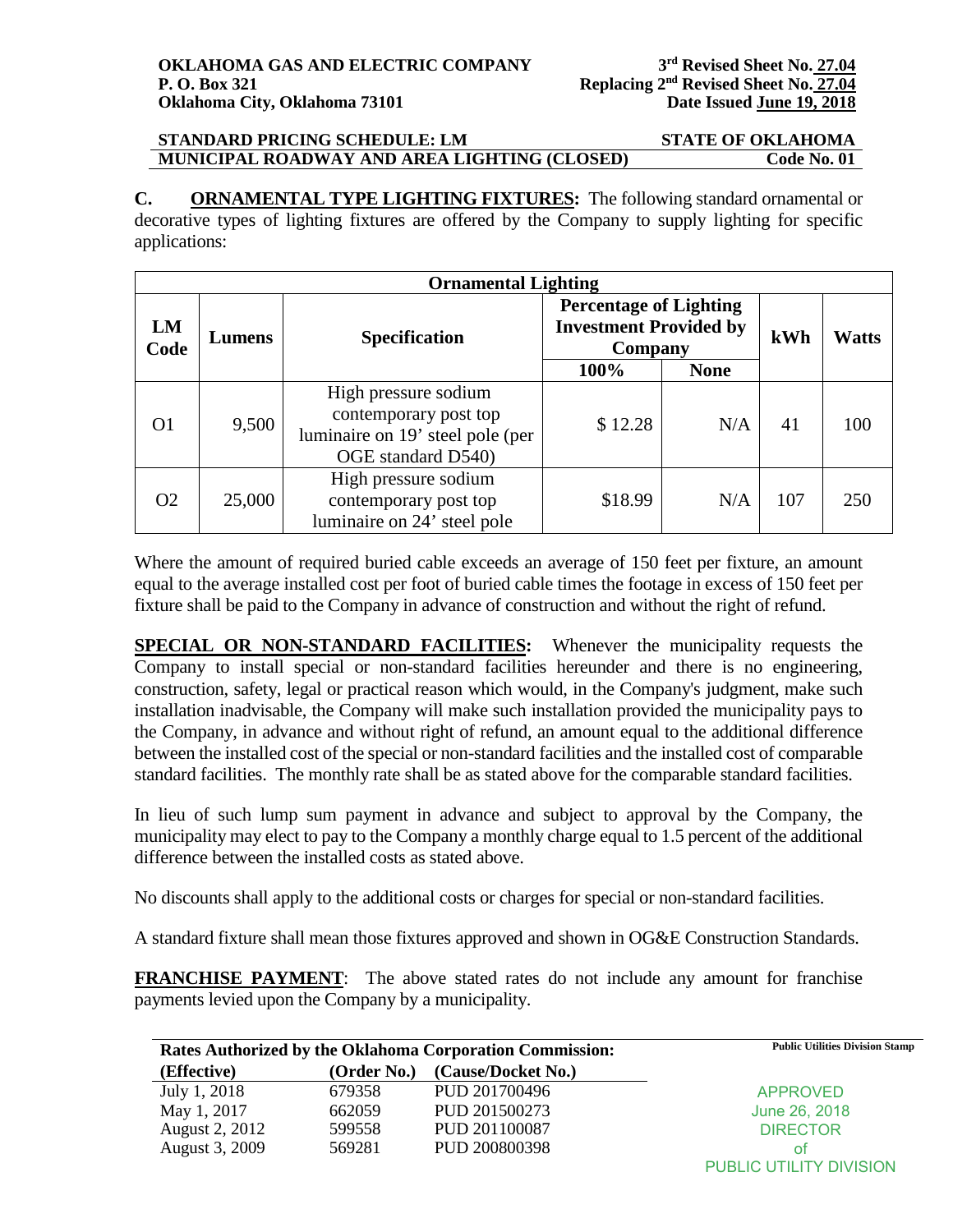When a municipality, by a franchise or other ordinance approved by the qualified electors of the municipality, levies or imposes upon the Company franchise payments or fees (based upon a percent of gross revenues) to be paid by the Company to the municipality, such franchise payment will be added as a percentage of charges for electric service to the bills of all customers receiving service from the Company within the corporate limits of the municipality exacting said payment.

**INSTALLATION OF UNITS:** Adequate clearance for the necessary lines shall be arranged for by the municipality.

When the Company is required to install additional lights at a location which is more than 600 feet from an existing suitable source of power supply of secondary voltage (overhead or underground), the municipality shall pay to the Company the additional cost of the extension over 600 feet, by either method 2, or 3, shown below.

Where underground service is installed and trenching is not normal, i.e., paving must be broken and replaced or boring is required or other trenching obstructions such as rock, etc., are encountered, the municipality shall pay the additional cost of trenching involved above the cost of normal trenching by any of the following three methods:

- 1) The municipality shall perform all difficult trenching, break paving, bore under obstructions, install duct furnished by the Company, backfill and replace the paving to the mutual satisfaction of all parties concerned.
- 2) The municipality shall pay to the Company in advance and without right of refund an amount equal to the additional cost of construction.
- 3) The municipality shall pay an additional monthly charge equal to 1.5 percent times the additional cost of construction.

When the Company is required by the municipality to replace or remove a lighting system prior to the end of the economic life of the system, the municipality shall pay to the Company an amount equal to the unused portion of the economic life of the system. This payment shall not be required if the replacement system is in accordance with the Standard Replacement Guide designated by the Company.

| Rates Authorized by the Oklahoma Corporation Commission: |             | <b>Public Utilities Division Stamp</b> |                         |
|----------------------------------------------------------|-------------|----------------------------------------|-------------------------|
| (Effective)                                              | (Order No.) | (Cause/Docket No.)                     |                         |
| July 1, 2018                                             | 679358      | PUD 201700496                          | <b>APPROVED</b>         |
| May 1, 2017                                              | 662059      | PUD 201500273                          | June 26, 2018           |
| <b>August 2, 2012</b>                                    | 599558      | PUD 201100087                          | <b>DIRECTOR</b>         |
| August 3, 2009                                           | 569281      | PUD 200800398                          | ΩŤ                      |
|                                                          |             |                                        | PUBLIC UTILITY DIVISION |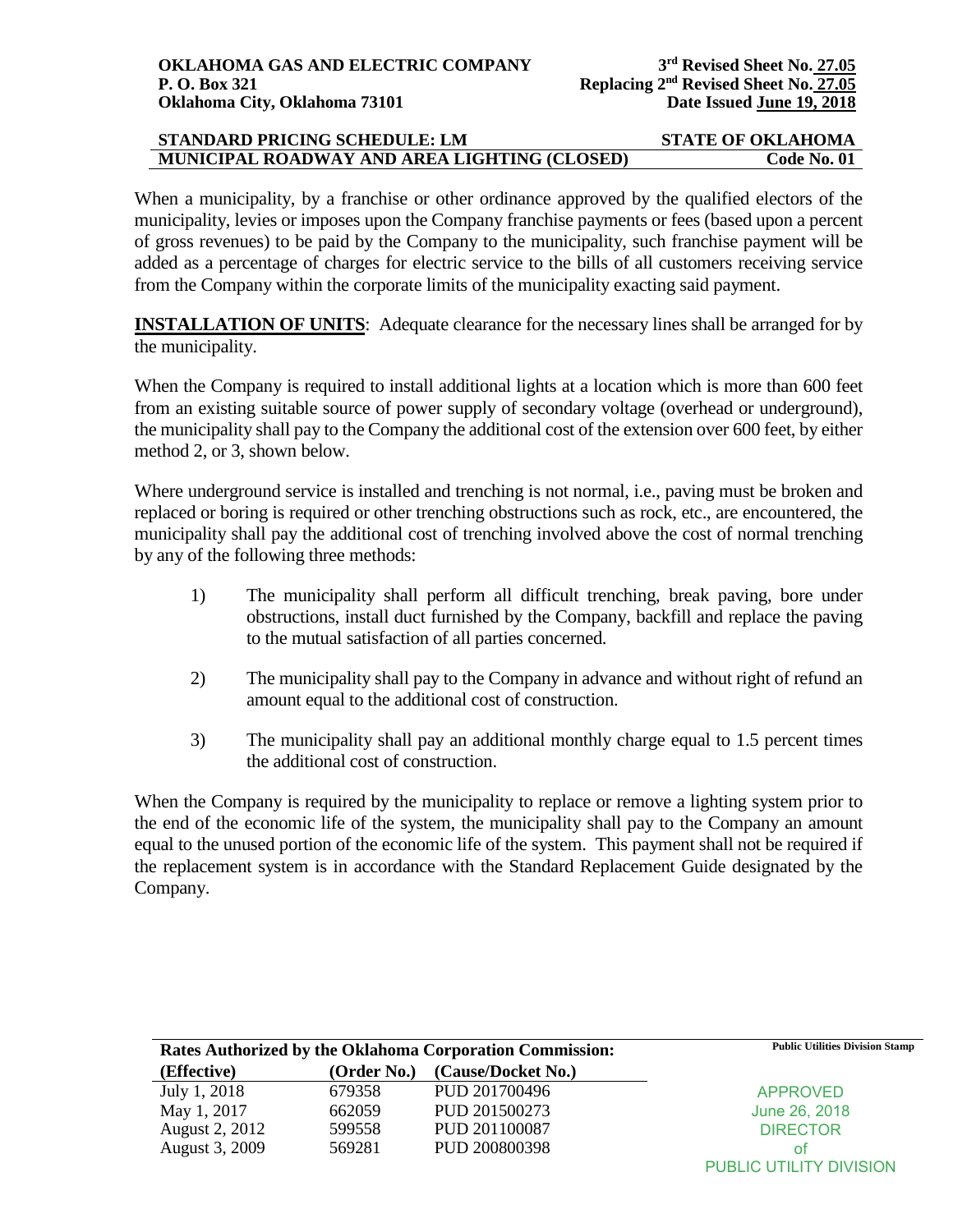| <b>Standard Replacement Guide Designated by the Company**</b> |                                  |                                       |     |  |
|---------------------------------------------------------------|----------------------------------|---------------------------------------|-----|--|
|                                                               | <b>From: Mercury Vapor Units</b> | <b>To: High Pressure Sodium Units</b> |     |  |
| Lumens                                                        | kWh                              | Lumens                                | kWh |  |
| 3,600                                                         | 41                               | 9,500                                 |     |  |
| 7,000                                                         | 71                               | 9,500                                 | 41  |  |
| 11,500                                                        | 103                              | 15,500                                | 7)  |  |
| 20,000                                                        | 161                              | 25,000                                | 107 |  |
| 40,000                                                        | 272                              | 50,000                                | 169 |  |
|                                                               | 383                              | 50,000                                | 169 |  |

\*\*Customers will be notified of the replacement change and any pricing change that results.

**BURNING SCHEDULE**: The standard schedule shall be for dusk-to-dawn service and shall include approximately 4,200 hours of service per year. The Company will use reasonable care to maintain such service, but the Company will not be obligated to patrol to determine required lamp replacement or other maintenance of the facilities used for service under this schedule. Upon notification of any outage or required maintenance of such facilities, the Company shall be allowed a reasonable length of time to restore normal service during regular working hours.

# **OPERATION AND MAINTENANCE:**

**Company-Owned Systems:** The Company shall own, operate, and maintain the entire lighting system including circuits, transformers, poles, and fixtures.

**Municipally-Owned Systems**: The Company shall own the feeders and transformers to the point of connection with the lighting system circuits. The municipality shall own the lighting circuits, control devices, poles, and fixtures. The Company shall operate and provide normal maintenance of the entire lighting system. Normal maintenance shall include painting the poles and replacement of the lamps, ballasts, and glassware.

In the event of damage to or destruction of property belonging to the municipality caused by highway accidents, obsolescence, storm damage or other similar causes; or where replacement of equipment belonging to the municipality other than as provided above is required; the Company may, at its option and after receipt of either a written or verbal request from the municipality, effect the necessary repairs or replacement of the damaged equipment required to place the system in normal operation condition. Such repairs will be made with parts supplied by the municipality or, where applicable, with suitable standard items carried in Company stores. The municipality shall reimburse the Company for all direct and indirect costs or charges incurred by the Company for all materials and related items. All charges and payments hereunder shall be in addition to the monthly charge for normal maintenance and lighting service.

| Rates Authorized by the Oklahoma Corporation Commission: |             | <b>Public Utilities Division Stamp</b> |                         |
|----------------------------------------------------------|-------------|----------------------------------------|-------------------------|
| (Effective)                                              | (Order No.) | (Cause/Docket No.)                     |                         |
| July 1, 2018                                             | 679358      | PUD 201700496                          | <b>APPROVED</b>         |
| May 1, 2017                                              | 662059      | PUD 201500273                          | June 26, 2018           |
| <b>August 2, 2012</b>                                    | 599558      | PUD 201100087                          | <b>DIRECTOR</b>         |
| August 3, 2009                                           | 569281      | PUD 200800398                          | ΩŤ                      |
|                                                          |             |                                        | PUBLIC UTILITY DIVISION |